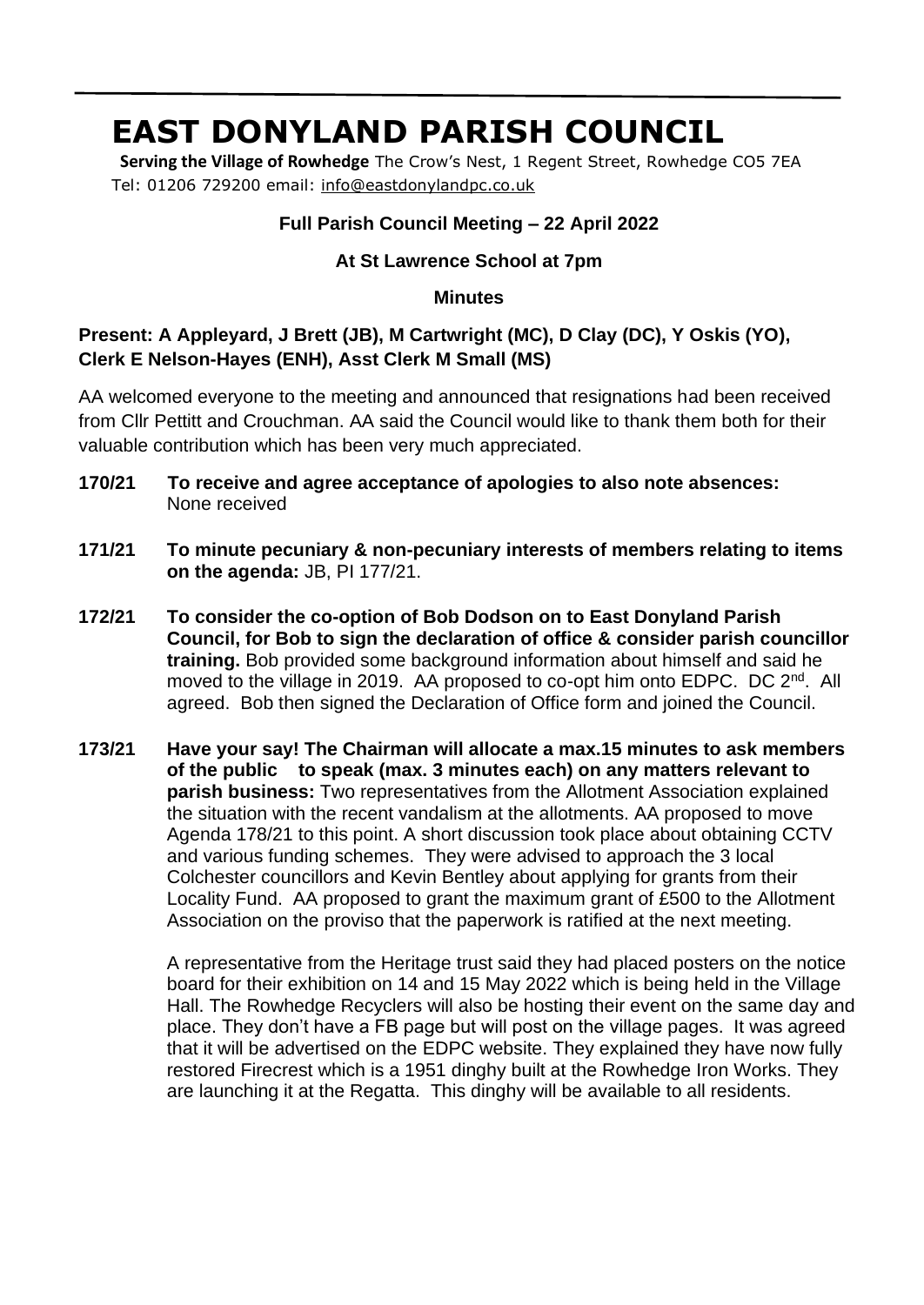### **174/21 To receive and note reports from:**

- i) **County Councillor, Kevin Bentley:** Kevin did not attend but the council hold monthly zoom meetings with the next one scheduled for Friday 22 April 2022
- ii) **CBC Ward Councillors, Mike Lilley, Adam Fox & Lee Scordis:** Did not attend.
- iii) **The Clerk:** A short discussion was held about the changes to the bus times and routes, and it was agreed to discuss this with Kevin Bentley at the next zoom meeting. The new timetables have been put up in the bus shelters.
- **175/21 To agree the draft minutes for the Full Council meeting held on 10 March 2022:** AA asked if we could make a change to 153/21 point 3 at the final sentence and add "If it wasn't being used". It was agreed to add this to the minutes. JB proposed to accept the minutes. YO 2nd and all agreed.
- **176/21 To agree the payments list already checked by Cllrs Crouchman & Clay:**  JB left the room. MC proposed to accept, AA 2nd and all agreed. JB returned to the meeting.
- **177/21 To note the Finance & Personnel committee meeting held on the 10 March 2022 & ratify any resolutions made.** Noted and no ratifications made.
- **178/21 To listen to a representative from the allotment association regarding the recent spate of vandalism, and receive a grant application for CCTV at the allotment site:** This was moved to Agenda Point 173/21
- **179/21 To consider a new website for EDPC, a budget for the website & ongoing costs:** The last website developer, Harry's Web, told the Council that they could not take on the contract. AA made further enquiries with two web developers who specialises in websites for Parish and Town Councils. Both web sites comply with the Accessibility guidelines as set out in the Public Sector Bodies Accessibility regulation. The websites are called Eyelid Productions and Aubergine. AA proposed that the Council go with Aubergine if the feedback is good and suggested a budget of £2,000. MC 2nd and all agreed. **AP Assistant Clerk to speak to other council to obtain feedback on the websites provided by Aubergine and Eyelid Productions.**
- **180/21 To receive applications for events to take place on Parish Council land & decide the outcome.**

**i)Rowhedge Football Club to hold a 5 aside football tournament on the recreation ground on the 11th of June 2022:** JB proposed to accept, DC 2<sup>nd</sup> and all agreed.

**ii)St Lawrence PCC to hold an Easter Service on Lion Quay on 17th April & pay £50 donation towards an Easter Egg for the children. (Retrospective application)**

**iii)St Lawrence PCC to hold a Jubilee Celebration Service on Lion Quay on 5th June 2022 at 11am:** AA proposed to accept both proposals from St Lawrence PCC, DC 2<sup>nd</sup> all agreed.

**iv) Ye Olde Albion to host Jazz on the Quay, Pearsons Quay, 5th June 2022 from Noon-17:00:** MC proposed, YO 2nd and all agreed.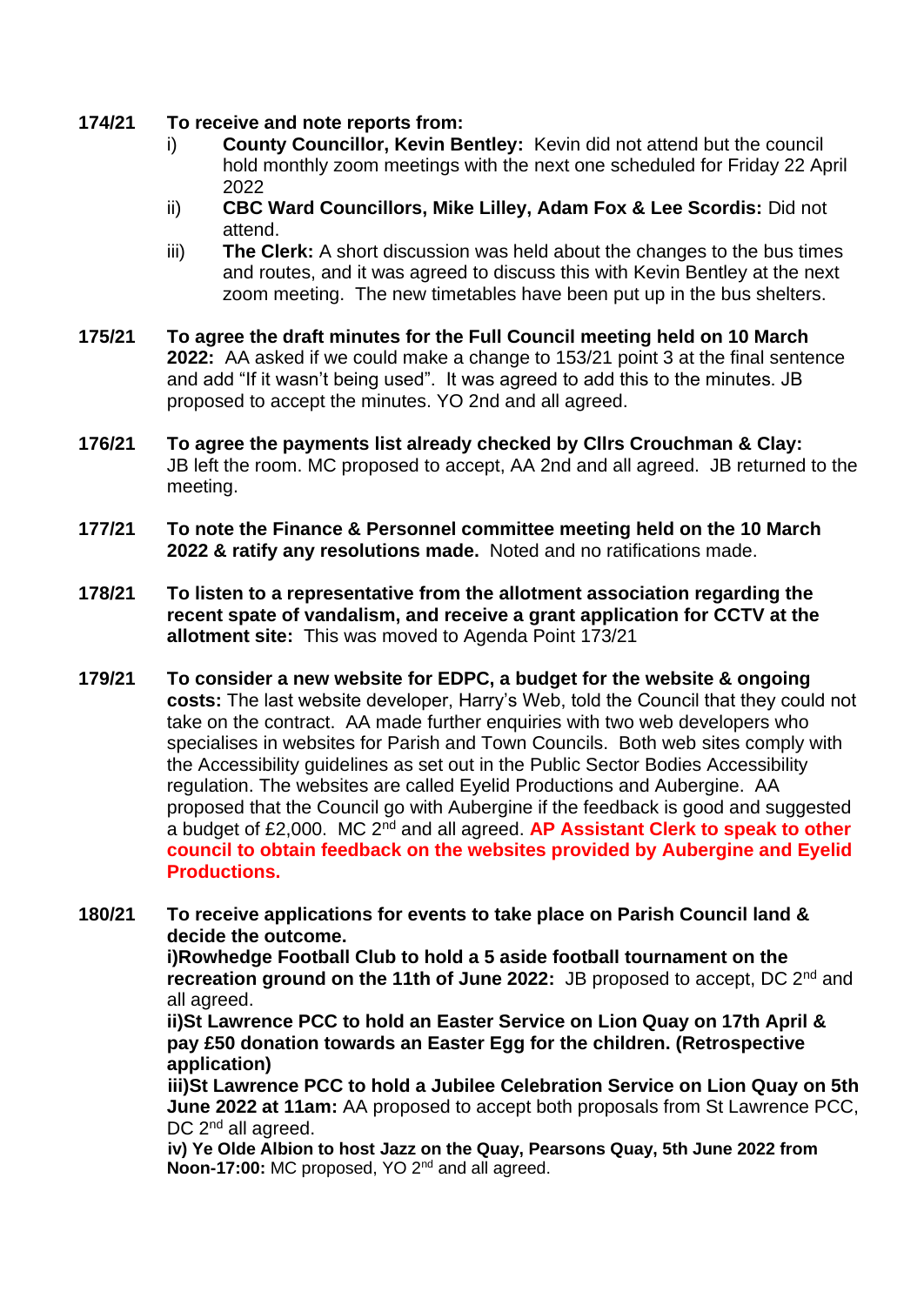**v)Rowhedge Under 5's to host the Strawberry Fayre on the recreation ground on the 16th of July 2022.** AA said she supported the application but there wasn't enough information on the application to proceed**. AP Clerk/Asst Clerk to ask for more information.**

**181/21 To receive an update from the Queen's Jubilee working party:** AA said she had received an email from the working party with an update, detailing some of the activities that will be available and what further needs to be done. MC said the Sea Cadets couldn't provide first aid and we needed to contact further organisations to see if we could get volunteer first aiders. **AP: AA or YO to put out request on FB for more volunteers and provide more information of what the volunteers will be expected to do. DC to ask the school if they could volunteer first aiders.** 

**Clerk/asst Clerk to:**

- **contact football Club and under 5's to see if they wish to be part of the celebrations and ask if they could volunteer first Aiders?**
- **to contact other organisations to see if they want to be part of the celebrations**
- **to put up poster in the Drs Surgery, pass a poster to the school so they could include in newsletter**
- **to contact Battleswick about invoices and to provide an update of actions.**
- **182/21 To review the Blue Plaque Scheme:** After a short discussion, it was agreed to remove the maximum of 4 plaques per year and check the costs of a plaque. AA proposed to accept the changes to the Policy, MC 2nd and all agreed. **AP Clerk to check the cost of purchasing a plaque**
- **183/21 To receive an update regarding the S106 monies & the working party:** No update provided
- **184/21 To review the action list and identify areas that need updating:** A discussion was held about what items needed to be done. It was agreed that YO will design a sign for the entrance to the Village Hall to include the Football Club and the Recreation Ground. The Clothing bin was discussed, and the Clerk said the company that provided the bin does not have one with a bigger mouth. AP to check previous minutes to see what was agreed about the clothing bin.
- **185/21 To discuss planning applications and note decision papers as listed** i) [Planning application 220530, 37 Woods Way, Rowhedge:](https://www.colchester.gov.uk/wampd/?id=220530) It was noted that a planning application had been displayed. The Clerk said she would make enquiries with CBC.

**ii) [Planning decision 220030; approve conditional, 4 Waterfront Promenade,](https://www.colchester.gov.uk/wampd/?id=220030)  [single storey rear extension](https://www.colchester.gov.uk/wampd/?id=220030)**. No comment

**iii) [Planning decision 220429; approve conditional, 115 Hillview Close,](https://www.colchester.gov.uk/wampd/?id=220429)  [Proposed rear and front dormers.](https://www.colchester.gov.uk/wampd/?id=220429)** No comment

**iv) [Planning decision 220291; approve](https://www.colchester.gov.uk/wampd/?id=220291) conditional, 39 Parkfield Street, To [install 12 \(twelve\) Solar Panels on roof of No 39 Parkfield Street.](https://www.colchester.gov.uk/wampd/?id=220291)** No comment